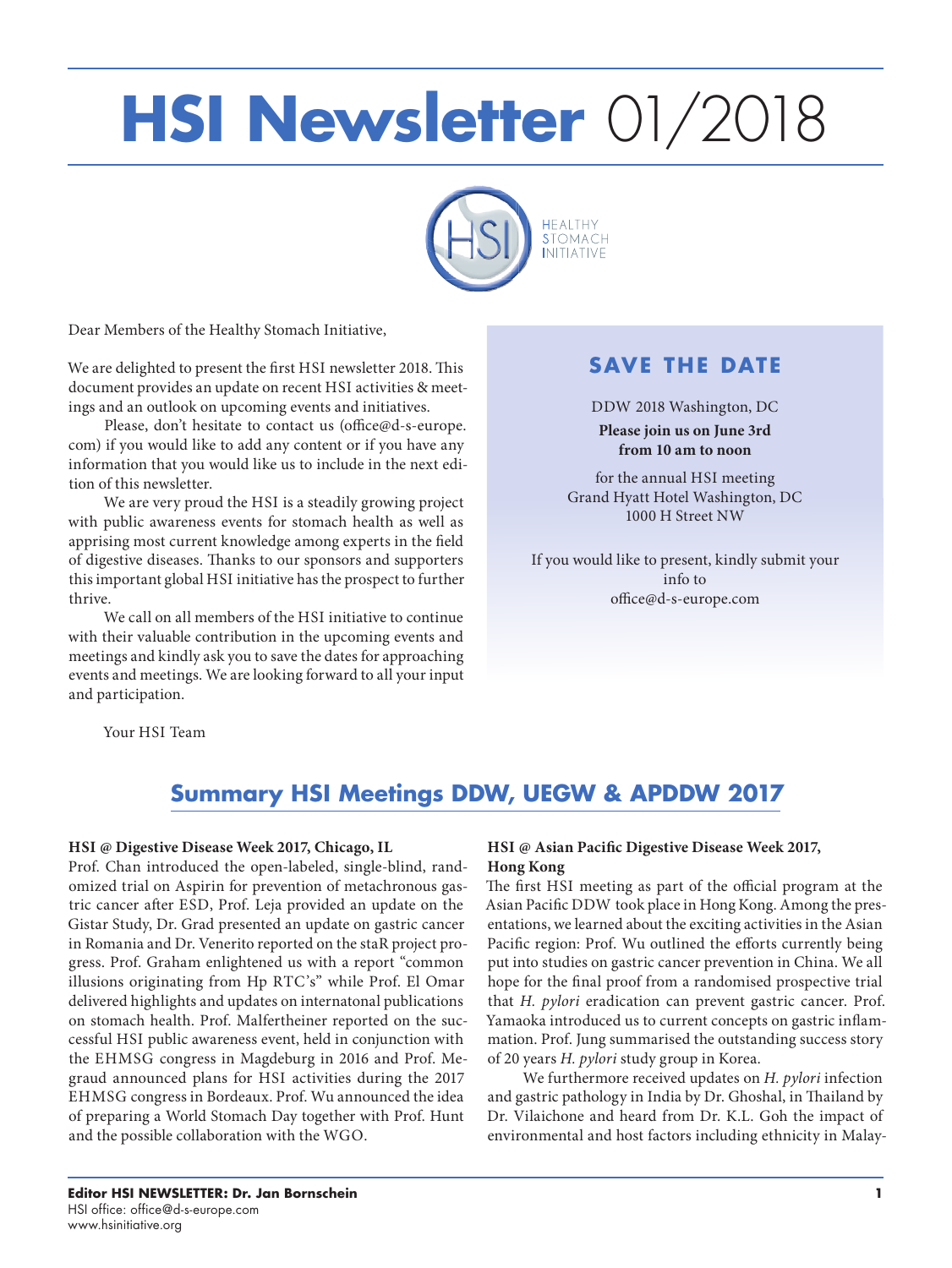sia. We were updated by Prof. Chan on the open-label, single-blind, randomized trial on Aspirin for prevention of metachronous gastric cancer after ESD and can't wait to hear first results on this exciting project. A follow-up by Prof. Wu to promote and establish of a *Word Stomach Day* (see below) was rounded off with a summary on the global burden of *H. pylori*.

#### **HSI @ United European Gastroenterology Week 2017, Barcelona**

Prof. Ng opened the meeting with a summary of the main messages from the APDDW focussing on the stomach, followed by highlights form the 2017 meeting of the *European* 

*Helicobacter and Microbiota Study Group* by Prof. Megraud and recently published key papers on gastric pathology by Prof. El-Omar. Prof. Graham gave a lecture on the pitfalls of *H. pylori* treatment; before Prof. Leja gave an update on progress of the IARC supported GISTAR study on population-based prevention and early detection of gastric cancer in East Europe (Latvia). Upcoming events were advertised (see below) as well as progress on the initiative for a *World Stomach Day*. We furthermore, received an update on activities of the *Asian Helicobacter and Microbiota Study Group* and highlights on data presented at the recent annual meeting.

All HSI sponsors were invited to provide short presentations, updates & suggestions for the continued collaborations.

## **HSI 2018 – endorsed events and meetings**

#### **16th International Conference on Ulcer Research 2018, Seoul, Korea, March 22nd to 24th**

In March, the Korean Society oof GI Cancer was hosting the 16th ICUR Meeting. We are looking forward to a summary of the highlights of this conference at the next HIS meeting.

#### **"Upper GI Disorders: Guidelines & Clinical Practice in East and Central Europe," Siófok, Lake Balaton, Hungary, June 1st, 2018**

Major aims of this EAGEN guideline meeting are the harmonisation and standardisation of management of upper GI disorders in Central-Eastern Europe. A focus will be on *H. pylori*related pathologies (especially precancerous lesions), Barrett's oesophagus, Eosinophilic oesophagitis, and functional gastrointestinal disorders. Functional and endoscopic diagnostic assessment will be discussed also with regards to standards of histopathology reporting.

#### **Gastro – Urgenze 2018: GI Emergencies – the Role of Gut Microbiota, Rome, July 12th, 2018, Gemelli Hospital, Catholic University of Rome**

The event will start with a public awareness event and a live show located on the main entrance of the Hospital with a parallel round table; those events are open not only to attending doctors but also to patients and relatives and will highlights the importance of a healthy stomach and a healthy gut, the future of endoscopy in the emergency setting and many other hot topics.

#### **31st International Workshop on Helicobacter & Microbiota in Inflammation & Cancer, Kaunas, Lithuania, September 14th to 15th, 2018**

The 31st international workshop of the *European Helicobacter and Micobiota Study Group* in association with the UEG and the HSI will be hosted by Prof. Limas Kupcinskas in Kaunas, Lithuania. The meeting is preceded by a highly informative post-graduate course on the interaction with the gut microbiota. Deadline for abstract submission is May 13th, early-bird registration ends July 12th.

# **HSI – World Stomach Day**

#### **Initiative for a World Stomach Day**

Prof. Wu from Taiwan brought to our attention the clear need for a *World Stomach Day* as a defined landmark for public awareness for a healthy stomach. The depressing global figures on gastric cancer incidence and mortality underline this request as well as rising concerns about *H. pylori* resistance rates and adequate strategies for global eradication and gastric cancer prevention. Global and national health organization need to be involved as well as government bodies, industrial sponsors and the media. A plea was made for October 2nd, the day on which Barry Marshall first reported *H. pylori* in 1982, a date that would not collide with the major GI conference. Next step strategies and tasks should be discussed at the next HSI Meeting.